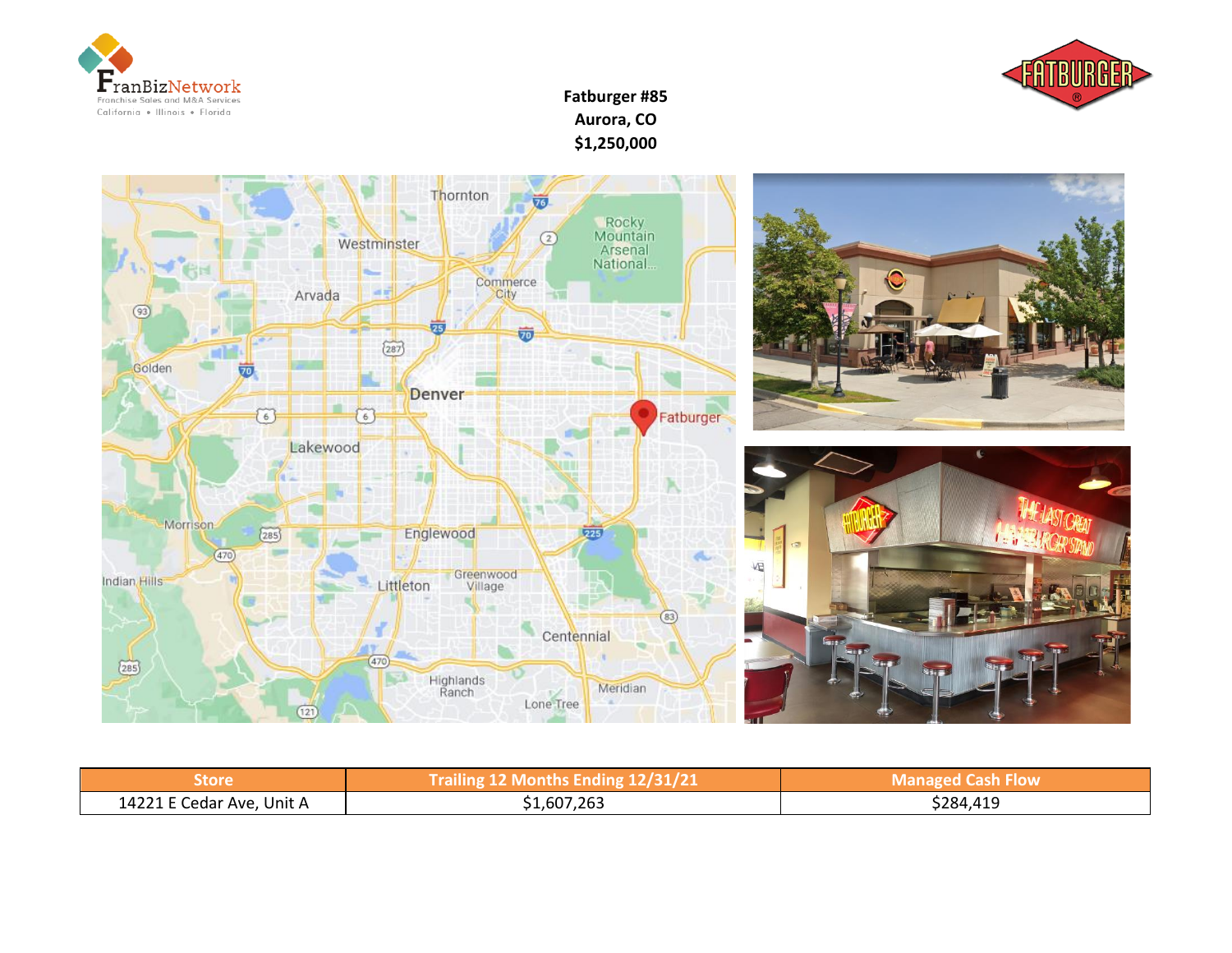

## **CONFIDENTIAL Executive Summary**

|                           |             | ranchise Sales and M&A Services |
|---------------------------|-------------|---------------------------------|
| Fatburger #85             | \$1,250,000 | <b>Purchase Price:</b>          |
| 14221 E Cedar Ave, Unit A | \$1,607,263 | Total Annual Sales*:            |
| <b>Aurora, CO 80012</b>   | \$9,000     | Inventory:                      |
|                           | \$284,419   | Managed Cash Flow**:            |

\* Trailing 12 Months Ending 12/31/21

\*\* Cash Flow is a net income projection based on trailing 12 months sales and expenses as stated on Seller's P&Ls. Adjustments are made to reflect brand norms for the region and/or expected increases/decreases<br>in cests, An in costs. Analysis is for proforma purposes only, Buyer should complete his own due diligence review. Ask your agent for summary of adjustments.

### **Franchise Information:**

Fatburger is known for its thick, delicious, mouth-watering burgers. Fatburger stores are always clean, always bright and always playing great music. Fatburger is owned by Fat Brands which also owns Round Table Pizza, Fazoli's, Johnny Rockets and many other well known restaurants. Fatburger operates in 7 states and over 20 countries. Franchising since 1990, Fatburger currently has over 175+ franchised units. Fatburger requires a minimum net worth of \$1,500,000 (excluding automobiles, furnishings and personal residences), with a minimum of \$500,000 in liquid assets. Liquid assets are defined as those which can be converted to cash within thirty (30) days.

| Franchise Agreement Expiration: March 2027     |  | Transfer Fee: \$15,000                | Training Location: Los Angeles, CA |
|------------------------------------------------|--|---------------------------------------|------------------------------------|
| Royalty: 6.0%                                  |  | Advertising: 0.95%                    | Training Period: 1 week            |
| Remodel Requirements: TBD by Franchisor        |  |                                       |                                    |
| Lease Information:                             |  |                                       |                                    |
| Monthly Base Rent: \$7,453                     |  | Options: 1x5yr                        | Security Deposit: \$7,711          |
| Percentage Rent: N/A                           |  | CAM: \$850                            | Real Property Available: No        |
| Expiration: 3/31/2027                          |  | Monthly Property Tax: Included in CAM | Increases: 2% in 2024              |
| <b>Location Details:</b>                       |  |                                       |                                    |
| Business Established: 3/17/2012                |  | Building Type: Inline, endcap         | Building Size: 2,400 SF            |
| Owner Since: 3/17/2012                         |  | Seating: 118                          | Employees: 15-18                   |
| Hours of Operation: Su-Th 10:30a-9p, 10p Fr-Sa |  | Licenses Needed: Business, Health     | Equipment Value: \$50,000          |

Inline, endcap unit near the the Aurora City Place shopping center. Big box shopping stores Target, Barnes and Noble, Michaels, Pet Smart, Sports Authority and many others are in center. This unit is located on a pedestrian friendly street with many other small businesses. Parking spots are located right in front of unit. Located less than a half mile from I-255. Residential properties surround the area. The Aurora Municipal Center, police station, public library are approximately 1 mile away. The Aurora Hills golf course and Bicentennial Park and dog park are right on the other side of I-255. South of the unit are Sams Club, Walmart and The Home Depot. Nearby competitors include Five Guys, In-n-Out Burger and Burger King.

#### **Remember you have agreed to keep all FranBizNetwork listings confidential.**

As a part of the due diligence process you are encouraged to contact other franchisees with questions about the brand, but remember you are bound by a confidentiality agreement and cannot share the location or any details about the business you are considering buying. Please direct any questions you might have for the Seller to your FranBizNetwork agent. Feel free to visit the location(s) as a customer, but be discreet and do not ask questions of employees, managers, or other customers. Please do not draw unneccessary attention to yourself, as rumors of a pending sale can hurt the business.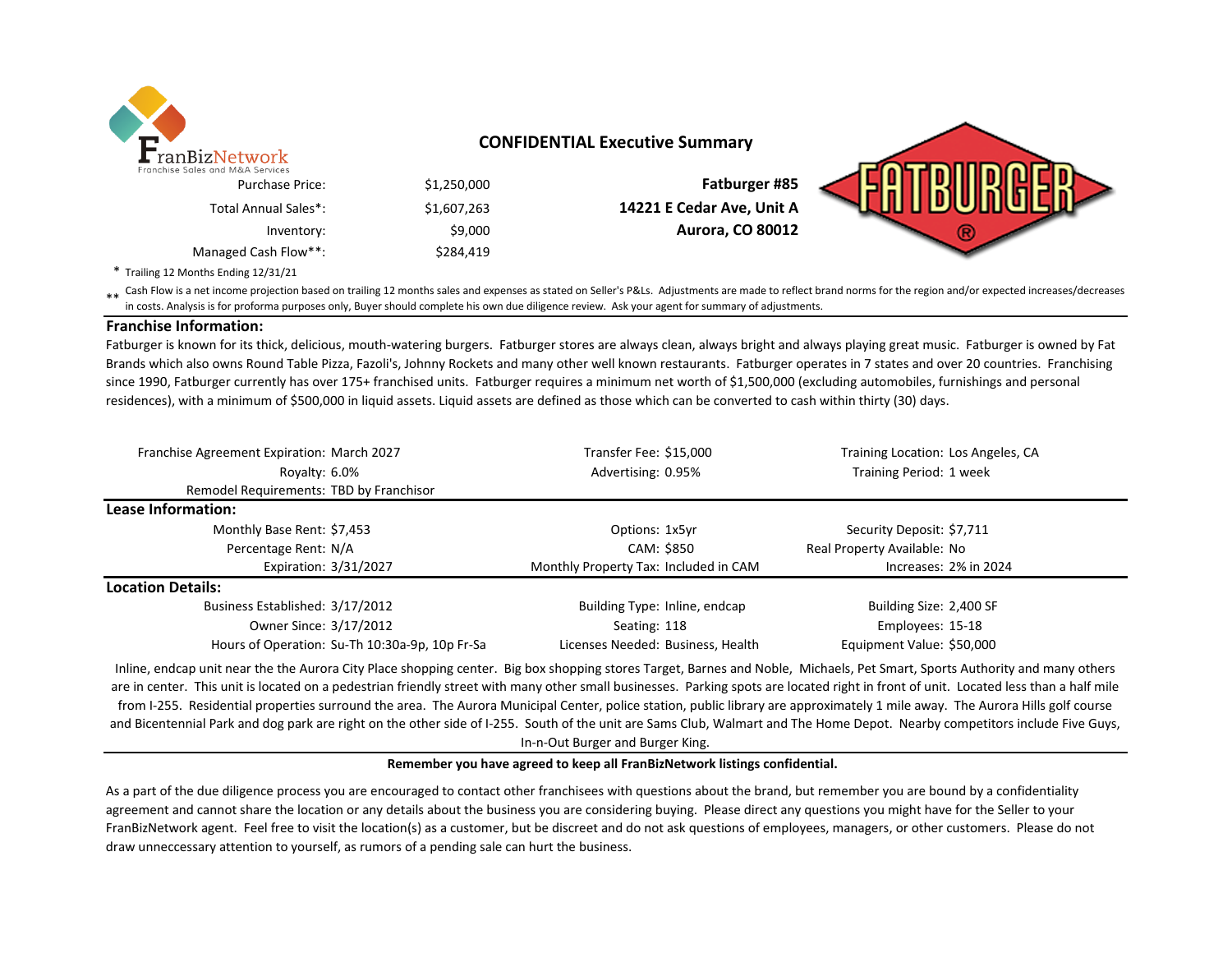



## **MONTHLY SALES**

| Fatburger #85 |            |            |            |           |            |            |             |            |            |           |              |            |              |
|---------------|------------|------------|------------|-----------|------------|------------|-------------|------------|------------|-----------|--------------|------------|--------------|
|               | <b>Jan</b> | <b>Feb</b> | <b>Mar</b> | Apr       | <b>May</b> | June       | <b>July</b> | <b>Aug</b> | <b>Sep</b> | Oct       | <b>Nov</b>   | <b>Dec</b> | <b>TOTAL</b> |
| 2018          | \$104,314  | \$104,870  | \$134,060  | \$119,807 | \$128,642  | \$123,714  | \$117,445   | \$118,138  | \$110,583  | \$105,440 | \$106,345    | \$118,117  | \$1,391,475  |
| 2019          | \$111,316  | \$114,052  | \$132,437  | \$124,289 | \$124,740  | \$118,464  | \$114,990   | \$120,049  | \$112,232  | \$105,658 | \$109,306    | \$117,685  | \$1,405,218  |
| \$+/-         | \$7,002    | \$9,182    | (51, 623)  | \$4,482   | (53,902)   | (55, 250)  | (52, 455)   | \$1,911    | \$1,649    | \$218     | \$2,961      | (\$432)    | \$13,743     |
| $% +/-$       | 7%         | 9%         | $-1%$      | 4%        | $-3%$      | $-4%$      | $-2%$       | 2%         | 1%         | 0%        | 3%           | 0%         | 1%           |
|               |            |            |            |           |            |            |             |            |            |           |              |            |              |
| 2019          | \$111,316  | \$114,052  | \$132,437  | \$124,289 | \$124,740  | \$118,464  | \$114,990   | \$120,049  | \$112,232  | \$105,658 | \$109,306    | \$117,685  | \$1,405,218  |
| 2020          | \$113,522  | \$111,161  | \$96,613   | \$85,297  | \$115,838  | \$108,130  | \$124,189   | \$125,588  | \$112,063  | \$121,754 | \$153,827    | \$171,358  | \$1,439,340  |
| \$+/-         | \$2,206    | (52,891)   | (\$35,824) | (538,992) | ( \$8,902) | (510, 334) | \$9,199     | \$5,539    | ( \$169)   | \$16,096  | \$44,521     | \$53,673   | \$34,122     |
| $% +/-$       | 2%         | $-3%$      | $-27%$     | $-31%$    | $-7%$      | $-9%$      | 8%          | 5%         | 0%         | 15%       | 41%          | 46%        | 2%           |
|               |            |            |            |           |            |            |             |            |            |           |              |            |              |
| 2020          | \$113,522  | \$111,161  | \$96,613   | \$85,297  | \$115,838  | \$108,130  | \$124,189   | \$125,588  | \$112,063  | \$121,754 | \$153,827    | \$171,358  | \$1,439,340  |
| 2021          | \$136,576  | \$127,438  | \$144,083  | \$149,846 | \$141,252  | \$129,020  | \$143,515   | \$125,585  | \$127,726  | \$135,228 | \$120,920    | \$126,074  | \$1,607,263  |
| $$+/-$        | \$23,054   | \$16,277   | \$47,470   | \$64,549  | \$25,414   | \$20,890   | \$19,326    | (53)       | \$15,663   | \$13,474  | ( \$32, 907] | (\$45,284) | \$167,923    |
| $% +/-$       | 20%        | 15%        | 49%        | 76%       | 22%        | 19%        | 16%         | 0%         | 14%        | 11%       | $-21%$       | $-26%$     | 12%          |